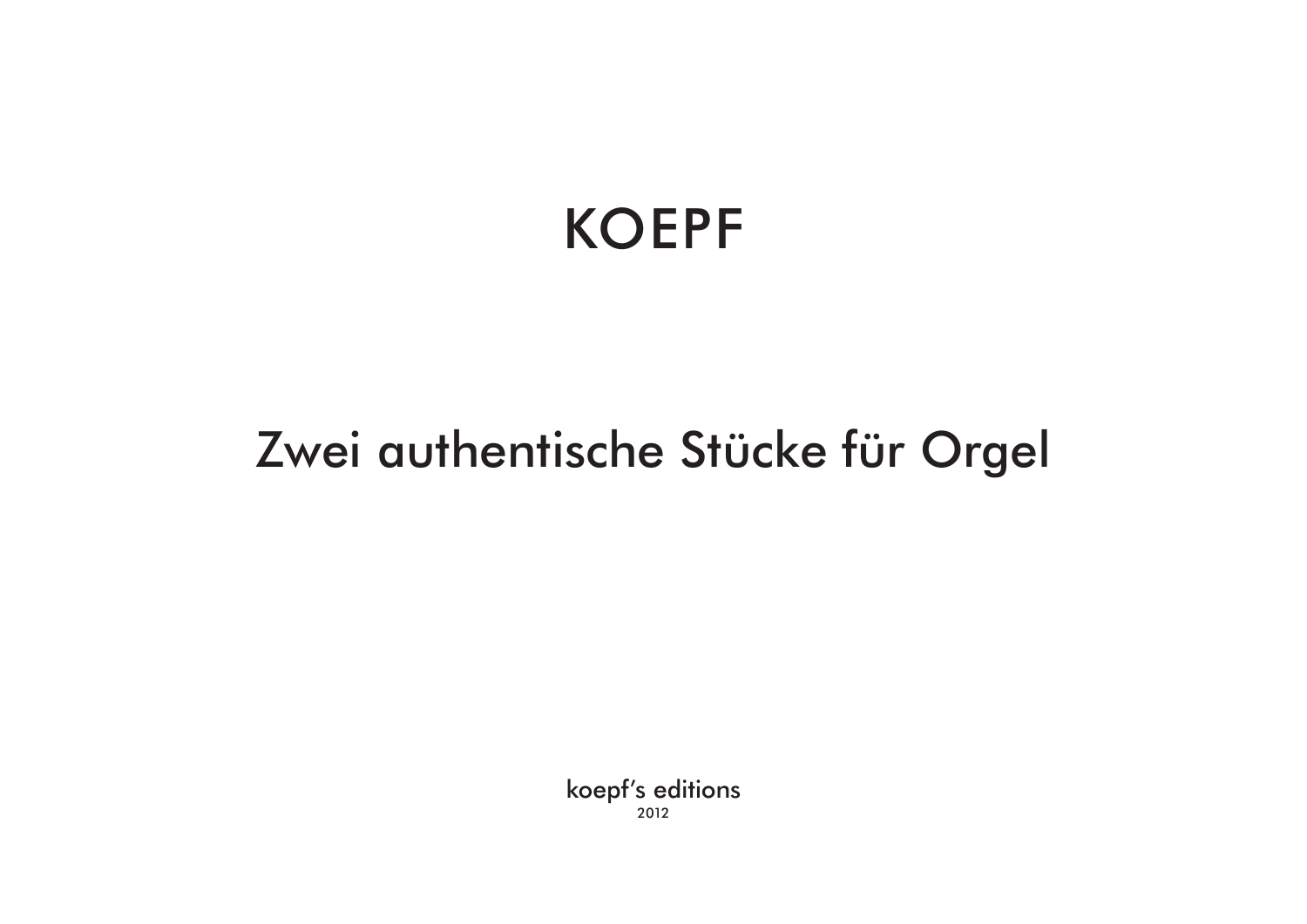#### **Regeln für die Registrierung**

Bei jedem Stück wird für jede der sechs Stimmen ein individueller Registrierungsplan erstellt. Die Stimmen (1, 6), (2, 5) und (3, 4) können auch zu Paaren zusammengefasst und gleich registriert werden.

Es sind nur zylindrische Labialpfeifen erlaubt. Man erstelle eine Liste dieser Register für die gegebene Orgel. Für jede Note einer Stimme gilt: ist ihre Tonhöhe gleich wie im vorausgehenden Takt, bekommt sie das nächste Register aus der Liste, unterscheidet sie sich hingegen von ihrem Vorgänger, bleibt das Register unverändert. Ist die aktuelle Note mit diesem Register nicht spielbar, wird zum nächsten Register in der Liste gesprungen. Auf den letzten Eintrag in der Liste folgt der erste. In der Partitur sind die Stellen, an denen das Register wechseln soll, mit [RW] gekennzeichnet.

Die Stücke können bis zu einer reinen Quart transponiert werden, wenn dadurch die Realisierung dieser Vorgaben erst möglich wird, oder wenn so ein schöneres Ergebnis an der gegebenen Orgel entsteht. Beide Stücke müssen dann um den gleichen Betrag transponiert werden.

Der Anhang zeigt Beispiele für die Umsetzung dieser Vorgaben in bereits realisierten Aufführungen.

#### **Registration rules**

For each piece, an individual registration plan is drawn up for each of the six voices. The voices (1, 6), (2, 5) and (3, 4) can also be combined in pairs and registered in the same way.

Only cylindrical labial pipes are allowed. Make a list of these stops for the given organ. For each note of a voice the following applies: if its pitch stays the same as in the preceding measure, the next stop from the list is used, if the pitch changes, the stop remains the same. If the current note cannot be played with this register, the next register on the list is used. The last entry in the list is followed by the first. In the score, the places where the register has to be changed are marked with [RW].

The pieces may be transposed by up to a perfect fourth, if this allows the realization of these specifications, or, if by doing so, a more beautiful result can be achieved on the given organ. Both pieces must then be transposed by the same interval.

The appendix contains examples of how these guidelines have been implemented in past performances of the piece.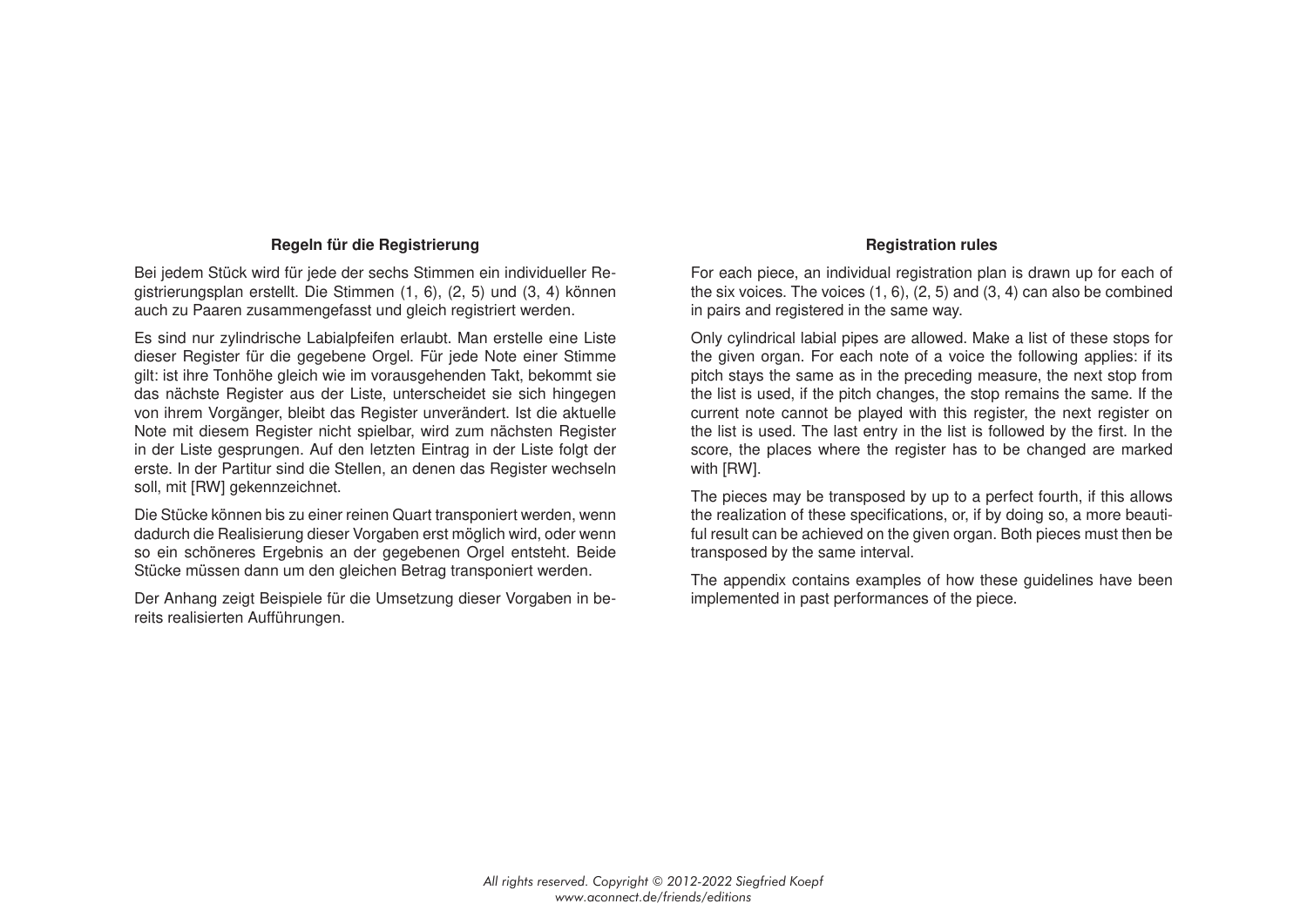## Zwei authentische Stücke für Orgel

Siegfried Koepf 2012







All rights reserved. Copyright © 2012-2022 Siegfried Koepf<br>www.aconnect.de/friends/editions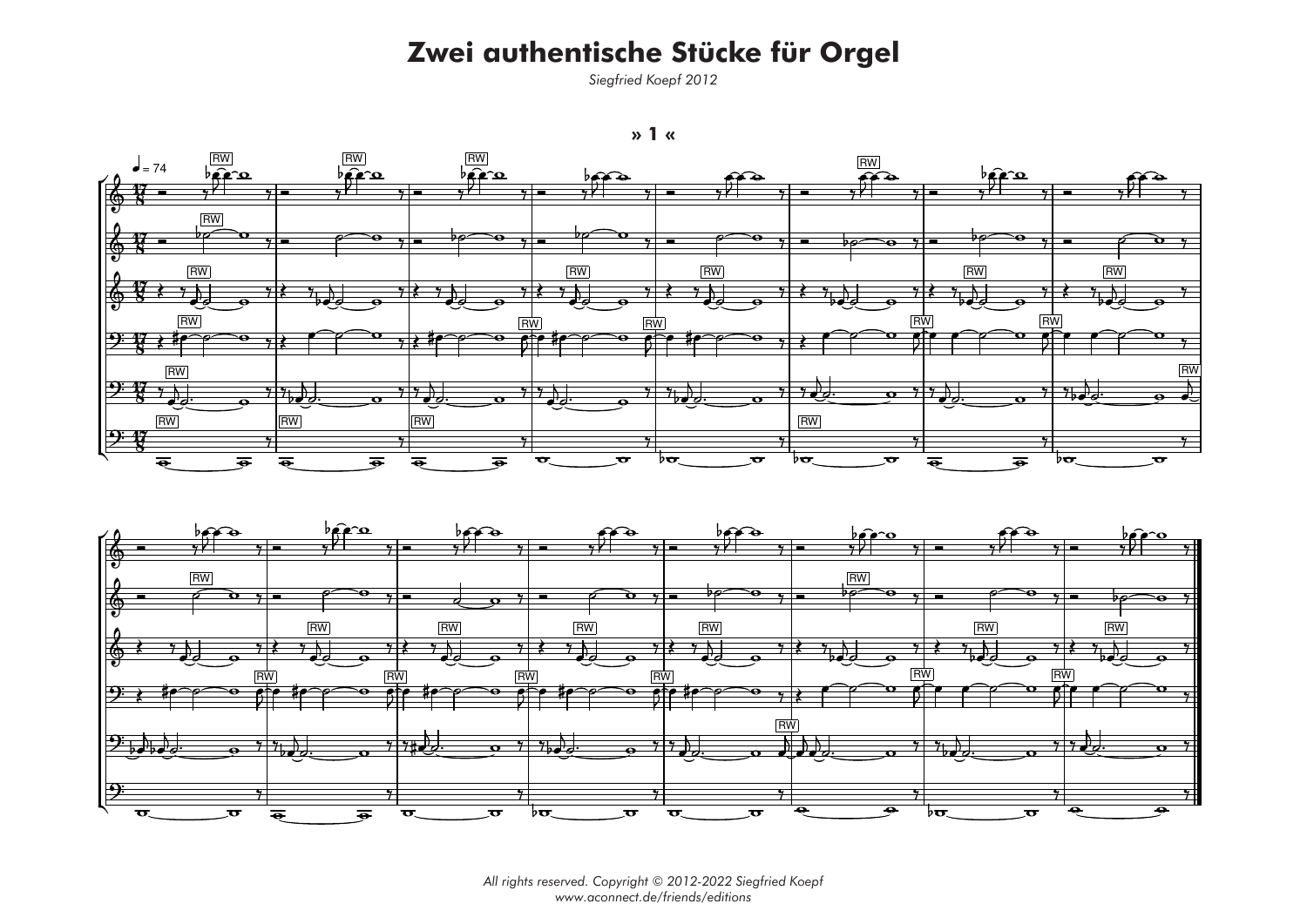## Zwei authentische Stücke für Orgel



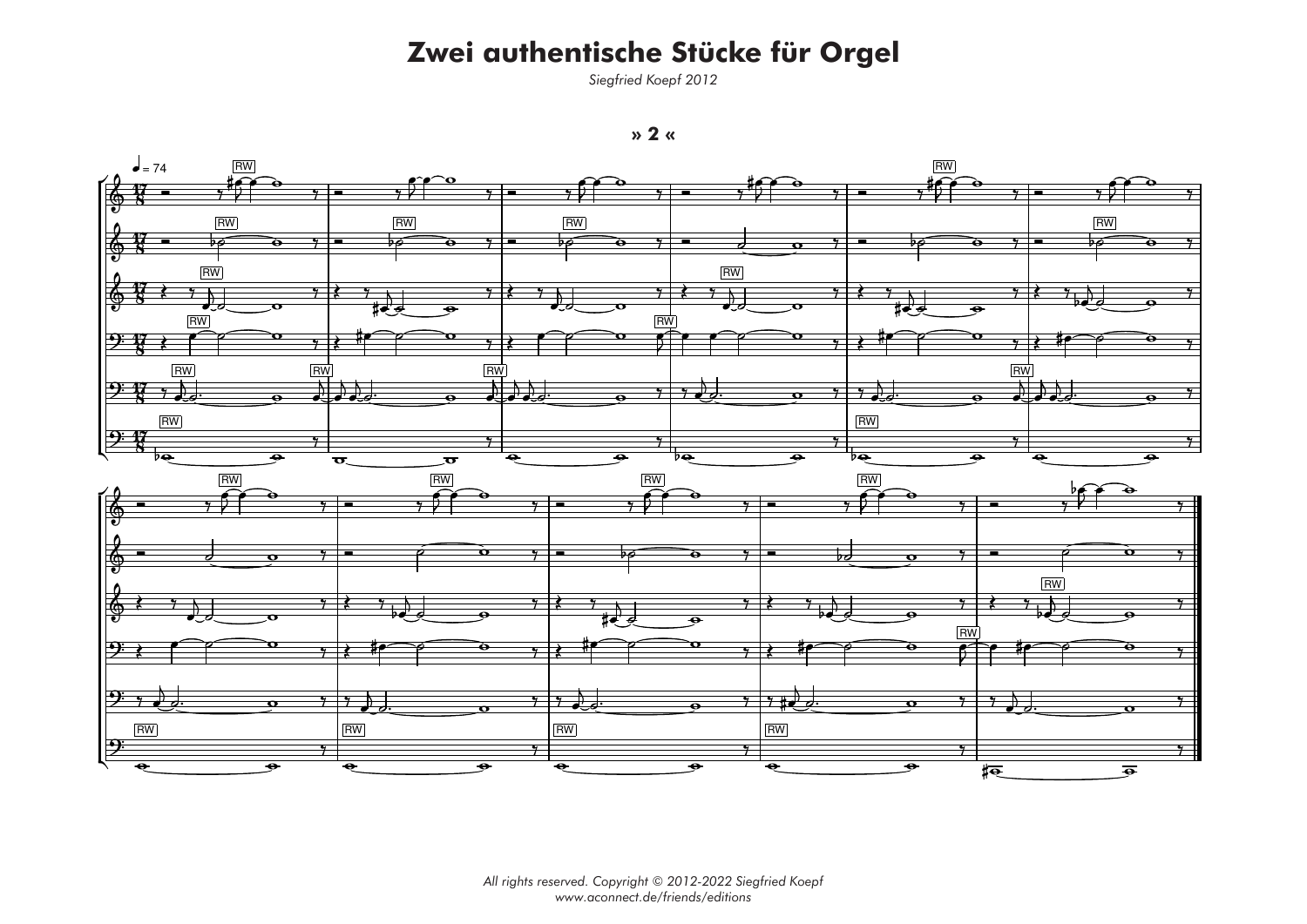Version vom 16.11.2012, Kunst-Station Sankt Peter, Köln

Siegfried Koepf 2012







All rights reserved. Copyright © 2012-2022 Siegfried Koepf www.aconnect.de/friends/editions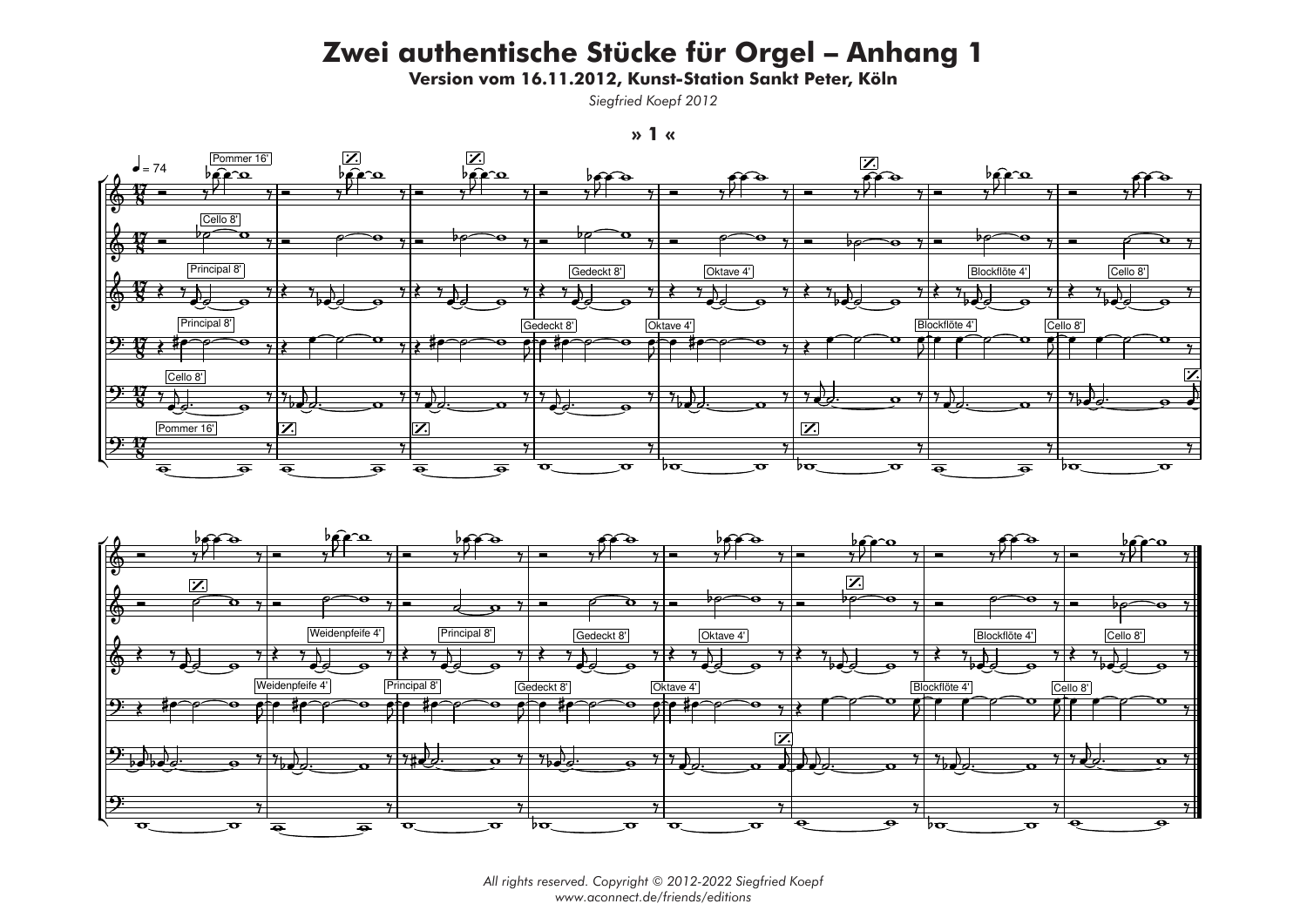Version vom 16.11.2012, Kunst-Station Sankt Peter, Köln



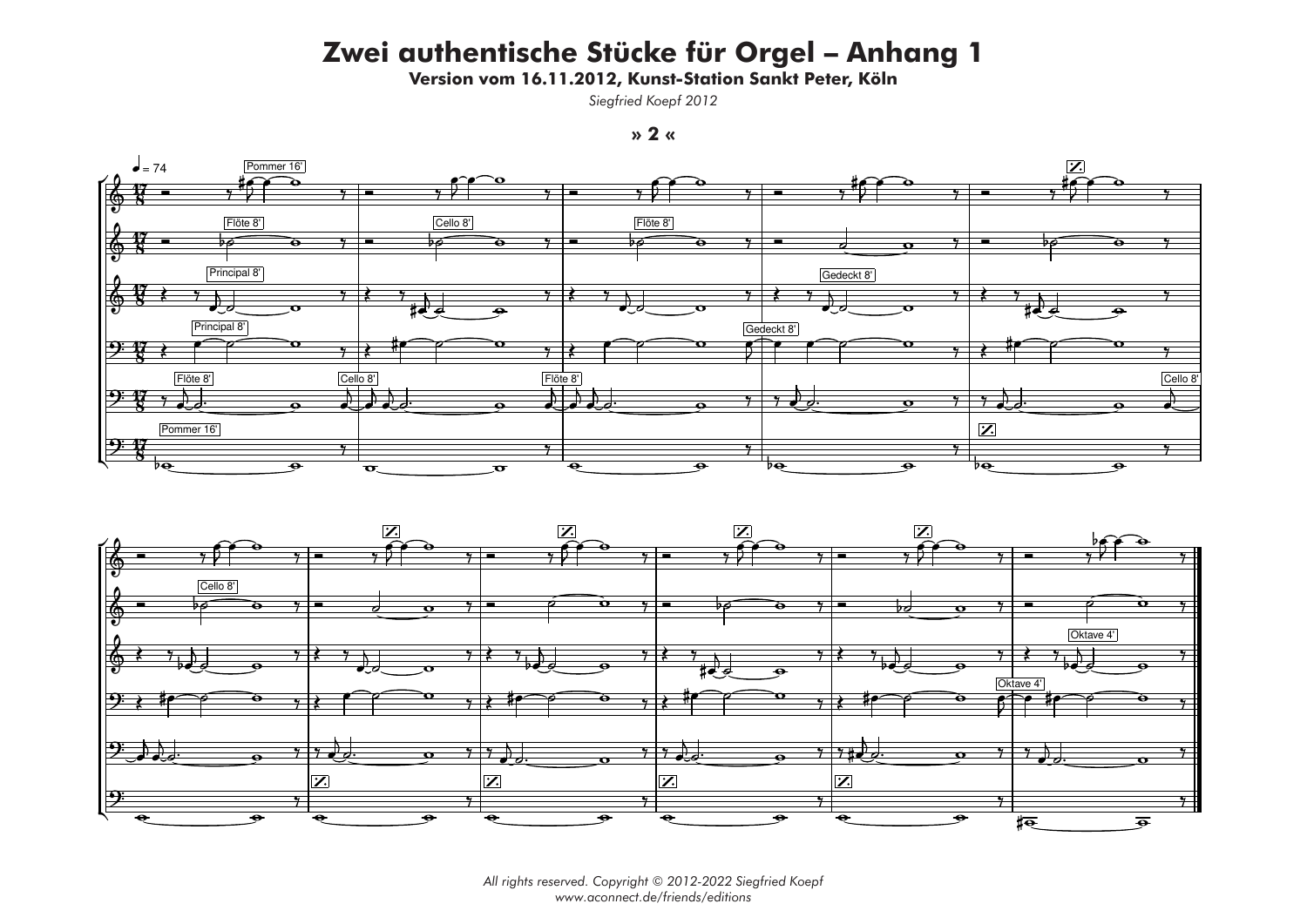Version vom 17.04.2014, Logos Foundation, Gent

```
x \sim 1
```